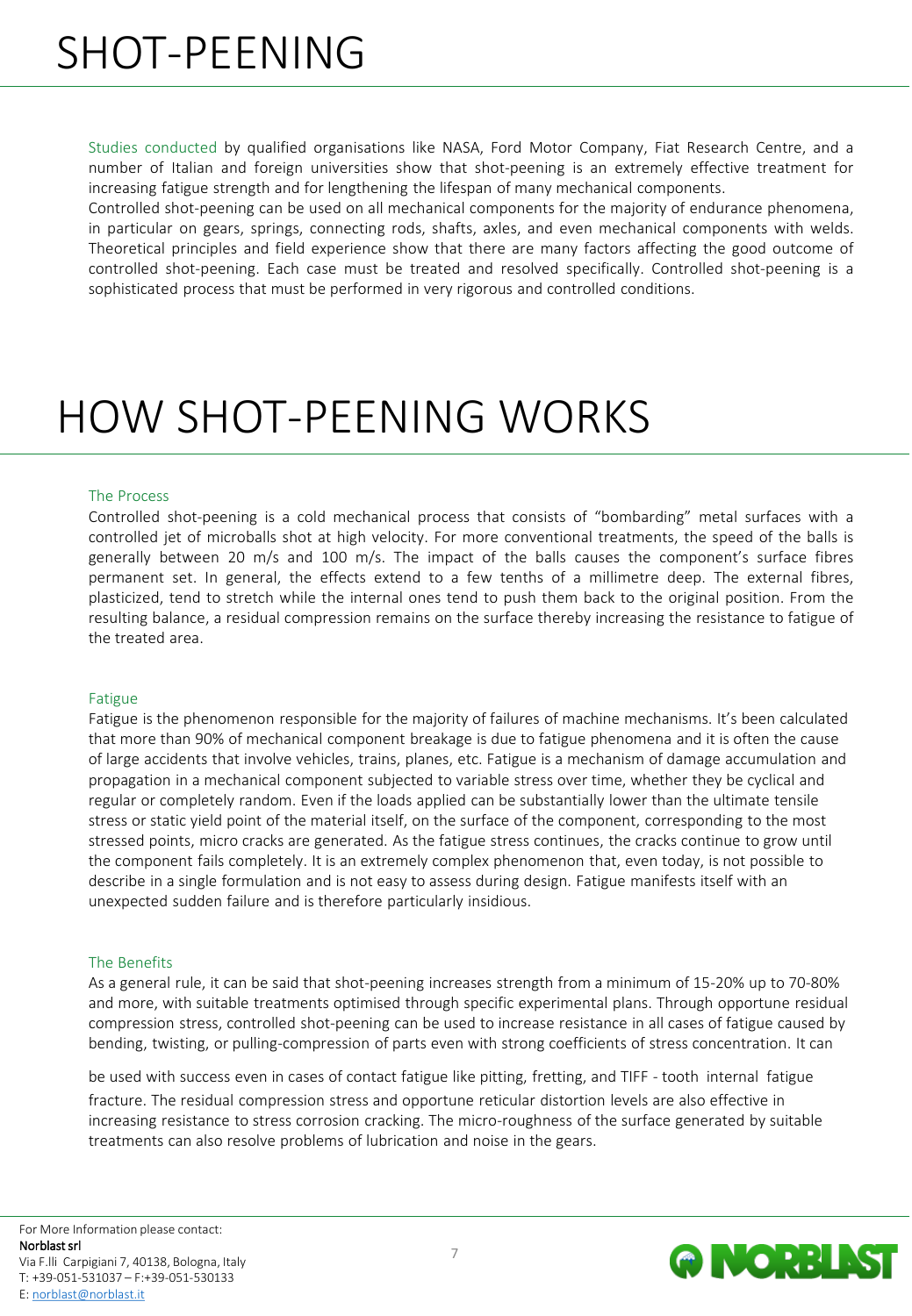## HOW SHOT-PEENING WORKS

## The Systems

Shot-peening systems are totally automatic and are a fundamental part of the process. Shot-peening falls in the category of "special processes" that are not verifiable *ex post*. Therefore, the only way to control the process is to be sure that the operational settings constantly remain within strict tolerances throughout the treatment. The compressed-air systems are universally held to provide the best possible quality. While structured in different ways, they must have fundamental technological elements (cabin, handling unit, elevator - tube, separation cyclone, sorter unit, shooting system, controller). The cabin is essentially made of metal structural work of various sizes in relation to the use of the machine. Inside are housed the handling units for workpiece or shot-peening gun nozzles. The handling unit, in relation to the various types of parts to be processed, can include one or more elements and must guarantee reciprocal movement between the part being processed and the nozzles. In the most evolved systems, there can be robots to move the nozzles and tables for workpiece positioning.

The elevator and tube convey the balls and processing dust to the cyclone separator, which uses centrifugal force to separate dust from the balls according to differing specific weights. The sorter unit is made of a set of vibrating sifters that makes sure that the circulating balls remain within the required size ranges and shape. The shooting system for the grit consists in pressurised tanks able to feed up to four nozzles. It must be equipped with valves to adjust air pressure and ball flow rate. The controller can be either a PLC or an actual computer. In any case it must guarantee the correct management of all operational parameters and must keep them within the expected range throughout the full duration of the process.

## The Principle and the Effects

When the ball impacts the surface of the workpiece, it produces a micro-imprint, a dimple with a small surrounding edge. The imprint is a result of two events that occur at the same time. When the ball (grit) hits the workpiece, it exerts Hertzian pressure on the workpiece sub-surface layers. As is well known, according to Hertz's theory, the maximum stress exerted during contact occurs at a depth that depends on the shapes in play, principally the diameter of the ball, and by the load applied, i.e., by the speed of impact of the ball itself. The residual stress deriving from the Hertzian effect similarly produce a contribution that reaches its maximum at a depth that depends on the diameter of the ball and its speed of impact. In addition, during impact there is also a cold flow, which is responsible for the generation of the imprint edge, producing a virtual stretching of the surface fibres. The residual stress deriving from the stretching of the surface layers produces a contribution that reaches its maximum on the surface of the component. The overlapping of the two contributions produces a profile of residual stress with a high surface compression and an eventual sub-surface spike that depend on the process conditions. The residual compression stress generated by the shot-peening process is the main cause of the increase in resistance to fatigue of the parts peened.

### The Technology

The technological history of controlled shot-peening is relatively new and still evolving. The process is characterised by a large quantity of operational parameters that, through consistent focus on standardisation, have been concentrated and summarised in fundamental parameters independent of operational systems. The process is represented by three basic parameters: Ball, Intensity, Coverage The ball is "the tool" that introduces residual compression stress. Its shape must absolutely be round. Balls with sharp shapes are extremely dangerous. They can generate micro cuts in the surface with negative effects on the component's fatigue strength. Intensity is a parameter that is measured through a "saturation curve" and represents the average kinetic energy of the ball stream. Coverage is expressed as a percentage relationship between the sum of the ball imprint areas and the area of the surface to be treated. The three basic parameters are both control parameters and design parameters. Controlling the basic parameters guarantees perfect reproducibility and repeatability of the process. The correct choice of the parameter values guarantees achieving optimal performance of the components. To achieve the best performance it is therefore necessary to work on two issues: the "design" of the controlled shot-peening, and a strict control of the process.